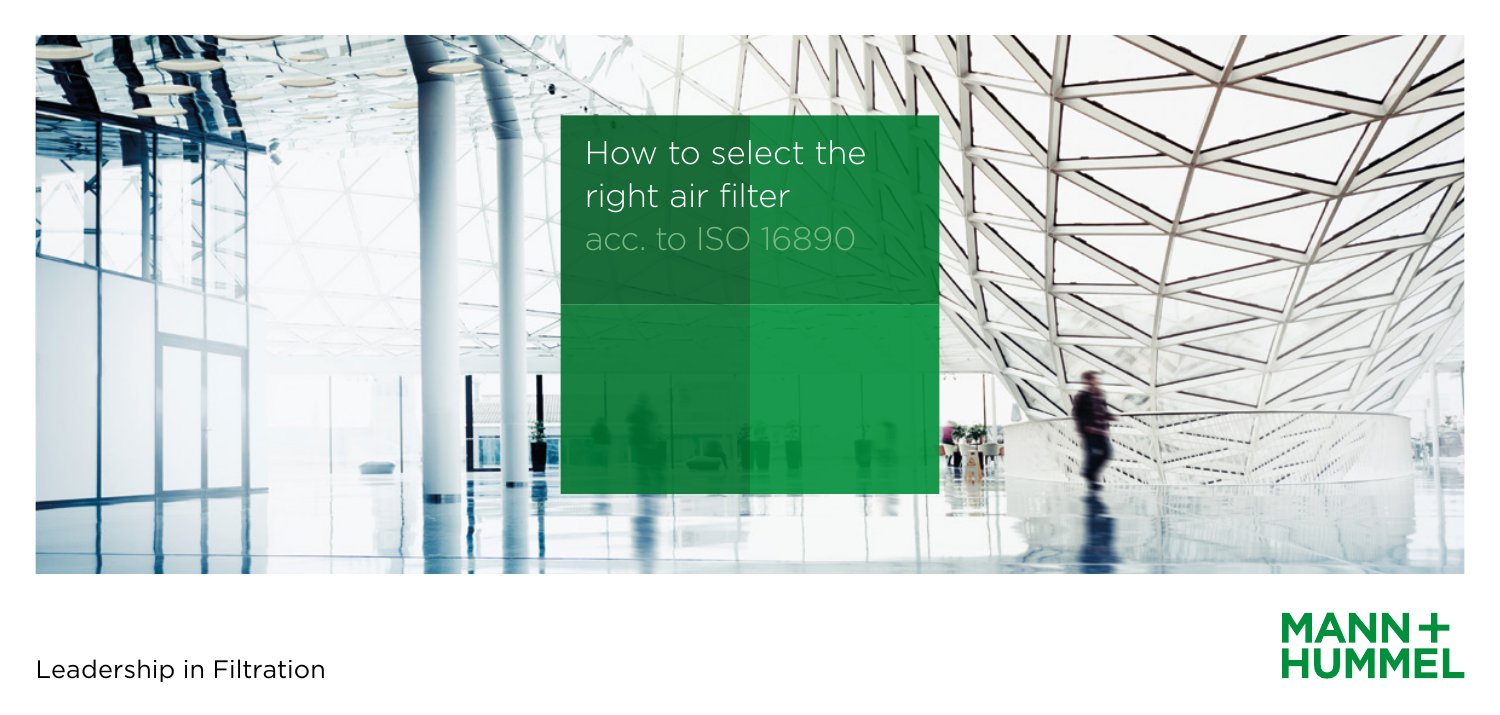## Achieve the required air quality at the lowest possible energy cost

It's well known that making the right filter choice can substantially reduce your energy costs. The introduction of ISO 16890 has made it simple to choose the most appropriate filtration efficiency for your building. From the beginning of 2019, Eurovent's new energy rating system classifies all qualifying air filters from A+ to E – where A+ stands for the best energy performance and E represents the lowest. The new Eurovent energy rating scheme, based upon ISO 16890 rather than the outgoing EN 779 standard, creates a closer link between filtration efficiency and energy consumption. This makes it easier to balance the performance and cost of your filter system.

Don't miss out on the many benefits that the new schemes bring. We recommend that you base your selection on your required air quality and pollution levels in your local environment. This is the best way to reduce your energy costs to the bare minimum, while delivering the protection you need. These examples show what is possible. MANN+HUMMEL will be happy to help you select the perfect filter configuration.

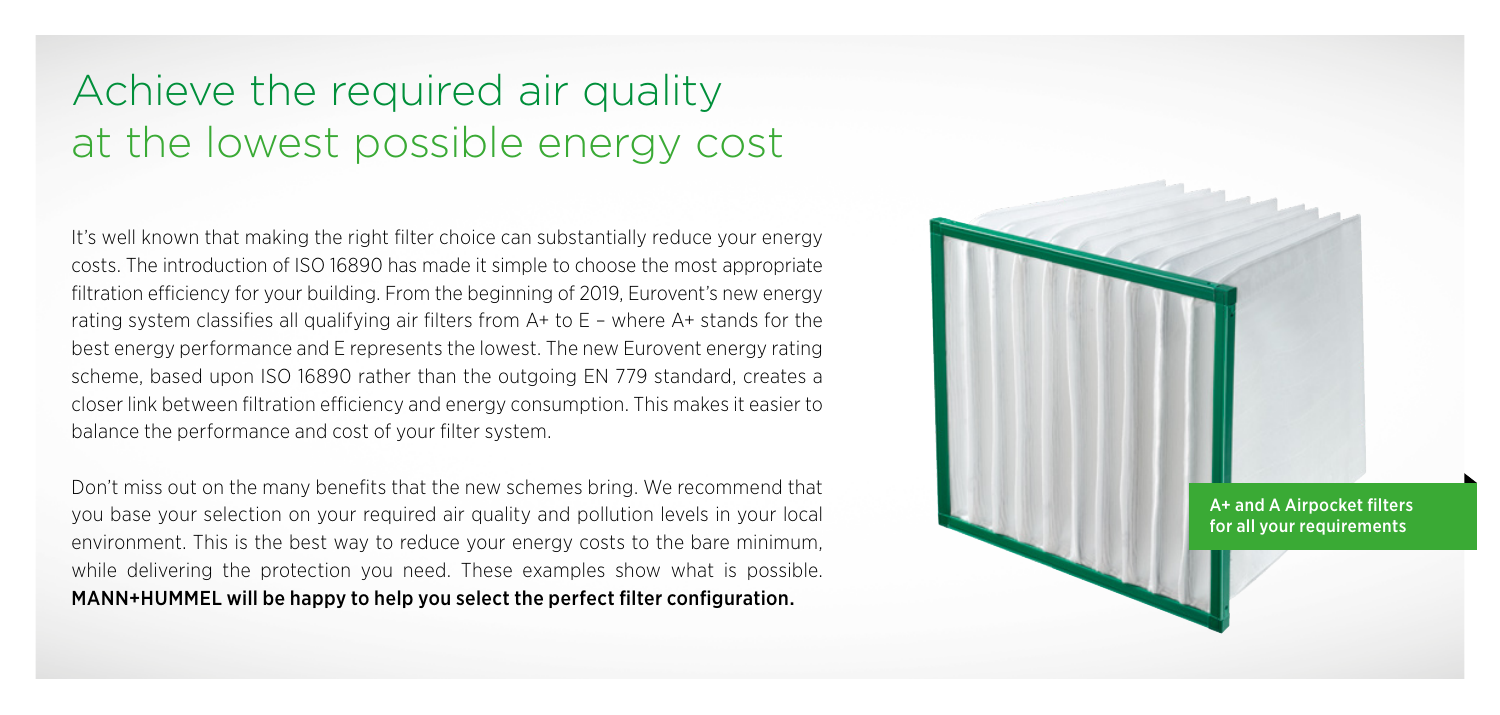| <b>OUTDOOR AIR</b><br><b>QUALITY</b> | <b>Supply Air 1</b>                        | <b>Supply Air 2</b>                                 | Supply Air 3                  | <b>Supply Air 4</b>                   | <b>Supply Air 5</b>                   |
|--------------------------------------|--------------------------------------------|-----------------------------------------------------|-------------------------------|---------------------------------------|---------------------------------------|
|                                      | Hospitals, pharmaceuticals,<br>electronics | Offices, hotels, cinemas,<br>schools, meeting rooms | Warehouses,<br>shopping malls | Toilets, storage rooms,<br>staircases | Garbage rooms,<br>underground garages |
| ODA <sup>1</sup><br>Example 1        | ePM10 50% + ePM1 60%                       | ePM150%                                             | ePM2,5 50%                    | ePM10 50%                             | ePM10 50%                             |
| ODA <sub>2</sub><br>Example 1        | ePM2.5 50% + ePM1 60%                      | ePM10 50% + ePM1 60%                                | ePM150%                       | ePM2,5 50%                            | ePM10 50%                             |
| Example 2                            | ePM180%                                    | ePM170%                                             | ePM2,5 70%                    | ePM10 80%                             |                                       |
| ODA <sub>3</sub><br>Example 1        | ePM2,5 50% + ePM1 80%                      | ePM2,5 50% + ePM1 60%                               | ePM10 50% + ePM1 60%          | ePM150%                               | ePM2,5 50%                            |
| Example 2                            | ePM190%                                    | ePM180%                                             | ePM2,580%                     | ePM10 90%                             | ePM10 80%                             |

## **SUPPLY AIR QUALITY REQUIREMENT**

Eurovent 4/23 - 2018: Selection of EN ISO 16890 rated air filter classes - Second edition